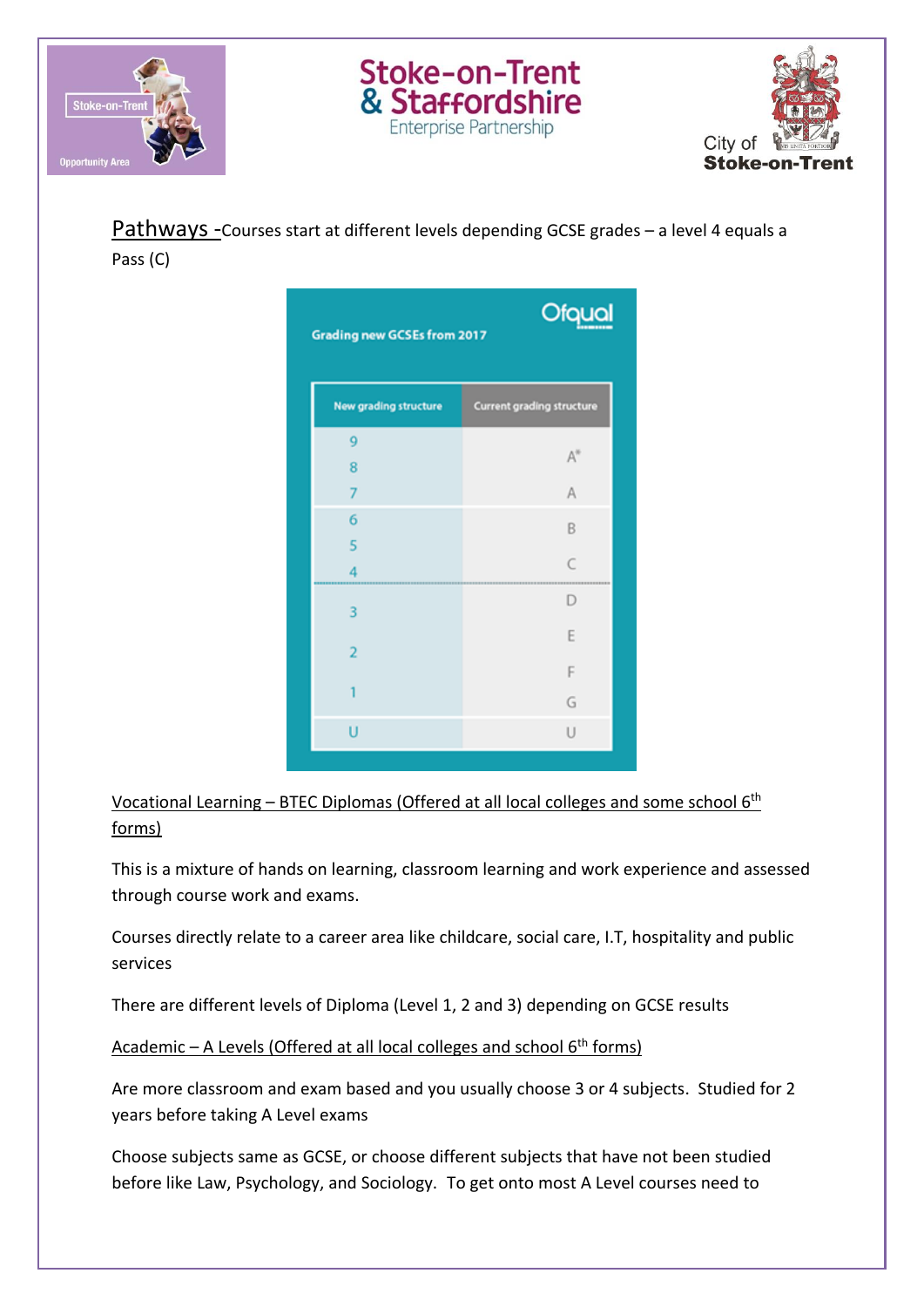achieve at least 5 GCSE's at grade A\*-C (9-4) including Maths and English, with a 5/6 in the subject hope to study. Some colleges may ask for higher grades.

## Apprenticeships

This type of learning involves on-the-job practical training. Go to college or a training provider one day a week then work for 4 days a week with an employer at their premises

Can do an apprenticeship in many career areas. To find out more look on the apprenticeship web site [www.gov.uk/apply-apprenticeship](http://www.gov.uk/apply-apprenticeship)

Most ask for 4's at GCSE in Maths and English. Level 2 to Degree.

In the future this will include nursing, policing and the Law.

# Foundation Learning

Traineeships - If not quite ready for an apprenticeship, some work experience may be needed to help secure a placement, a Traineeship may be suitable.

Study Programmes - Designed to help improve skills to be ready for a traineeship or apprenticeship and are based at small providers throughout the City. Focus on personal skills, vocational skills and maths and English support.

# Growth sectors in Stoke-on-Trent.

Advanced manufacturing – Applied materials, auto/aero engineering, Med-tech, Agri-tech, and Energy.

Tourism and leisure

Professional and business.

Digital and creative

# Other local important sectors due to size and growth:

Health and social care, constructions, retail, Education, logistics and distribution and other manufacturing.

# Skills (CBI Report)

70% of employers rate Literacy and Numeracy skills as 1 of their 3 most important considerations when recruiting school leavers.